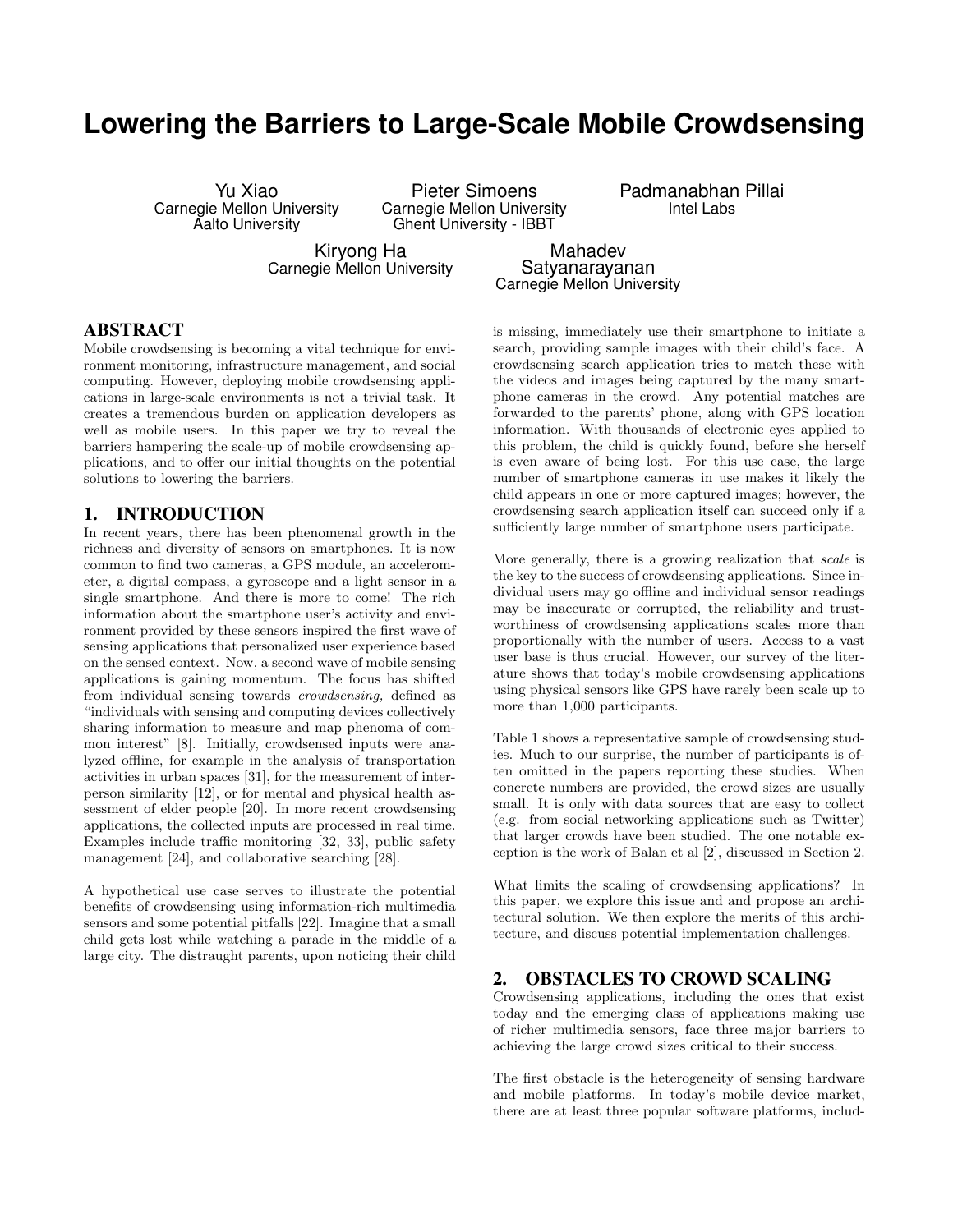| Reference                              | Mobile Platform | Application Category | Crowd Size | Input                       |
|----------------------------------------|-----------------|----------------------|------------|-----------------------------|
| Zhou et al. $[32]$ (Mobisys 2012)      | Android         | Transportation       | unknown    | cell tower ID, audio signal |
|                                        |                 |                      |            | accelerometer               |
| Tiramisu [33] (CHI 2011)               | iOS             | Transportation       | 28         | <b>GPS</b>                  |
| SignalGuru $[10]$ (MobiSys 2011)       | iOS             | Transportation       | 13         | video frames                |
| Balan et al. $[2]$ (Mobisys 2011)      | Car GPS         | Transportation       | 15000      | <b>GPS</b>                  |
| (Mobisys 2010)<br>Mathur et al. [14]   | Car GPS         | Transportation       | 500        | <b>GPS</b>                  |
| Niu et al. $[17]$<br>$(Com.$ geo 2011) | Blackberry      | Transportation       | unknown    | <b>GPS</b>                  |
| (Mobisys 2010)<br>Bao et al. [3]       | Symbian, iPod   | Social Application   | unknown    | video                       |
| (SCI 2011)<br>Wirz et al. [27]         | Android         | Social Application   | unknown    | <b>GPS</b>                  |
| CrowdSearch [28] (Mobisys 2010)        | iOS             | Search               | unknown    | image                       |
| GeoLife [31] (WWW 2009)                | GPS phones      | User Behavior Study  | 107        | <b>GPS</b>                  |
| SoundSense [13] (Mobisys 2009)         | iOS             | User Behavior Study  | unknown    | audio stream                |
| $\#$ EpicPlay [25] (CHI 2012)          | Twitter         | Social Application   | unknown    | tweets                      |
| Wakamiya et al. [26] (ICUIMC 2012)     | Twitter         | User Behavior Study  | 39898      | tweets                      |
| Fujisaka et al. [7] (ICUIMC 2012)      | Twitter         | User Behavior Study  | 8139       | tweets                      |
| CrowdSearcher [4] (WWW 2012)           | Facebook        | Search               | 137        | text                        |

| Table 1: Representative Sample of Crowd-sensing Applications |  |  |
|--------------------------------------------------------------|--|--|
|                                                              |  |  |

ing Android, iOS and Windows 8. Applications written for any of these can not be run on the others. Even different versions of a particular platform are sometimes incompatible, due to changes in hardware or evolution of the software APIs. Furthermore, the Apps model in vogue today, along with the relatively low processing power of mobile devices, has encouraged smaller, stand-alone applications, and discouraged the development of external libraries, middleware, and virtualization techniques to bridge the differences between platforms. There is no sign that a single platform will dominate this fragmented market in near future. For true ubiquity, application developers need to write, test, support, and maintain versions of their applications for all of these platforms. In a sense, the complexity of the crowdsensing application space grows with cross product of the number of platforms and the number of applications.

This issue of heterogeneity is underscored by the experience of Balan et al. [2], who conducted one of the largest crowdsensing studies to date. It took them six months to deploy one version of their GPS-based crowdsensing application on 15,000 taxis in Singapore, mainly due to the heterogeneity of the on-car GPS devices provided by different vendors. Web-based applications implemented in HTML5 are sometimes put forward as a "write once, run everywhere" alternative. Unfortunately, support is generally limited to the lowest common denominator, and direct access of the underlying sensing hardware is disallowed.

The second obstacle is the burden today's crowdsensing applications place on users. Today, each user must install a separate proprietary application for every crowdsensed experiment in which s/he wishes to participate. As a result, the deployment of a single crowdsensing application is limited by the rate at which users adopt and install it on their devices. It can take weeks or months for a newly introduced application to reach the critcial mass of participants needed for it to be useful. Rapid, large-scale deployment, as in the lost child usage scenario above, is impossible with an installbased deployment model. Users also have to be tolerant of the processing, memory, and battery life these applications consume. Because today's mobile operating systems are designed to shield applications from each other, each ap-

plication is meant to be self-contained and does not share information with others. In addition, some sensors, such as cameras, need to be exclusively locked before use. Participating in more than one crowdsensing application at a time is therefore not easy, even if a user is positively inclined.

The third obstacle, which primarily affects future applications, is the increasing network bandwidth demands of emerging crowdsensing applications. Table 1 shows that the GPS data has been the most widely used sensing information in the existing crowdsensing applications. However, looking ahead, we envision growing use of data-rich, multimedia sensing information like video [1] in emerging applications such as augmented reality, or the video-based lost child locator discussed above. These applications not only demand far more computing power, but also far more network bandwidths to send data to the cloud infrastructure. Based on data rate analysis of 80 videos on YouTube captured from a first-person viewpoint, each participant in a video-based crowdsensing application will upload between 0.6 Mbps (360p resolution) and 5.6 Mbps (1080p resolution). With many users, such an application can easily overwhelm link capacity in regional networks and into datacenters. For example, Verizon recently introduced stateof-the-art 100 Gbps links in their metro networks [18], yet these are only capable of supporting 1080p streams from just 18000 users. A broadly-deployed application with 1 million users will require 1–2 Tbps, 200x the total upload bandwidth of all YouTube contributors [30] today. An application model where each device sends data to centralized servers (as is typical today) cannot scale to support datarich sensors. Ensuring the scalability of crowdsensing with data-rich sensors requires rethinking application and cloud architectures to acquire, process, and aggregate such data efficiently.

Ultimately, all three of these obstacles are ramifications of the deployment model in vogue today, where participation in each crowdsensing activity requires a separate application that must be installed and run on user devices, and directly communicates to central servers. To overcome these obstacles, we must rethink the structure and deployment model used in crowdsensing applications.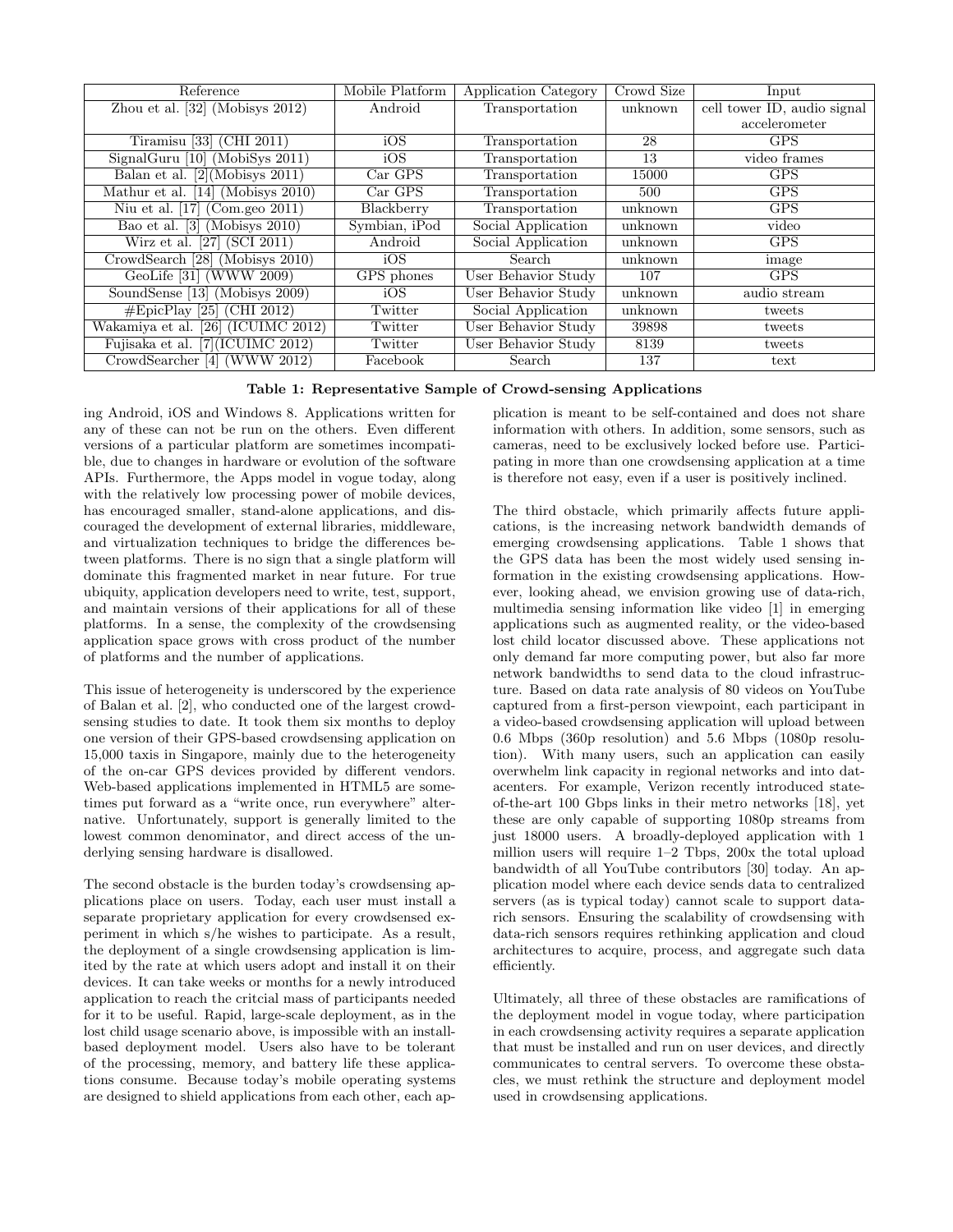



## 3. PROPOSED SOLUTION

We propose a crowdsensing deployment model built around 3 core design principles:

- separation of data collection and sharing from applicationspecific logic.
- removal of app installation on smartphones from the critical path of application deployment.
- decentralization of processing, and data aggregation near the source of data.

Each of these design principles addresses one of the obstacles discussed above. By construction, our proposed solution overcomes the key barriers to scaling up crowdsensing applications.

## 3.1 System Architecture

The 3-tier system architecture of our deployment model is illustrated in Fig. 1. The first layer is composed of the mobile devices, whose roles are essentially reduced to that of (multiinput) sensors forwarding captured data to proxy VMs in the second layer. The second layer comprises of distributed cloud infrastructure deployed close to the users, typically in the access or aggregation network of network providers. The concept of distributed cloud infrastructure here is akin to the concept of cloudlet presented in [23]. In practice, this can be a private cloud owned by a business or community, or a small data center such as Myoonet's Micro data center [15] that is deployed by a cloud operator. For the sake of simplicity, we will refer to this distributed cloud infrastructure as cloudlets in the remainder of this paper.

Each proxy VM is associated with a single smartphone, and is kept physically close to the user through VM migration to other cloudlets or public clouds. This ensures network resources to transfer data from the mobile device is minimized. The proxy VM handles all the requests for sensor data on behalf of the mobile device. It is essentially an extention of the mobile device into the cloud, and can perform custom data preprocessing, e.g., to enforce privacy settings or handle quirks of the mobile platform, and enforce user preferences on data sharing and crowd participation. From

here, data is forwarded to one or more application VMs also running on the cloudlet infrastructure.

Application VMs perform data processing steps specific to each crowdsensing application. Each application VM hosts a single crowdsensing application, which is not customized to any particular mobile platform. Generally, for each crowdsensing activity, one application VM is assigned to each participant, making it easy to migrate a user's proxy VM together with the associated application VMs, preserving any hard state they may contain. If an application does not need to maintain hard state for each user, then a single application VM can be shared by all users on a particular cloudlet.

The application VMs for each sensing service are deployed by a coordinating entity on the highest layer in our architecture, typically by the application server running on the centralized cloud infrastructure. In practice, when many application VMs are run on each cloudlet, the application server can initiate a master application VM (MAVM) on each cloudlet and delegate managment and data aggregation tasks. The MAVM will coordinate, clone, and configure the application VMs on the cloudlet, and aggregate data within the cloudlet before forwarding results. Depending on the application, the MAVMs on multiple cloudlets may form a peer-to-peer overlay network / tree to scalably aggregate data to the central application server.

Our deployment model is predicated on two assumptions. First, this architecture depends on distributed cloud infrastructure near the user. We are not the first to propose this, and a consensus has grown in the research community that offloading to nearby computing infrastructure (cyber foraging) is needed for compute-intensive mobile applications. The vision of executing customized VMs on nearby infrastructure has been articulated many times, e.g. in [6] and [9]. Our concept of distributed cloud infrastructure to host proxy and application VMs fits perfectly in this vision.

Second, our approach assumes a standard API exists for the data transfer between the proxy VM and the associated application VMs. However, we argue this is a much easier task to accomplish than having to write an individual application for each mobile platform (and possibly for each individual version of the mobile platform). Indeed, the output of scalar sensors can be represented as a few integers (e.g. GPS coordinates, temperature value, ...), and standards for multimedia data (e.g., video formats) already exist. Combining such data with standardized XML format descriptions, one can establish a standard for communication between proxy VMs and application VMs. In fact, several programming frameworks for crowdsensing applications have proposed solutions to abstract sensing information [29, 21] and task description [19]. These programming frameworks can be leveraged in our model as well.

## 3.2 Crowd Bootstrap

Let's revisit the lost child scenario from Section 1 to see how a crowdsensing task can be rapidly bootstrapped using our deployment model. As shown in Fig. 2, the process of crowd bootstrap can be summarized in the following seven steps.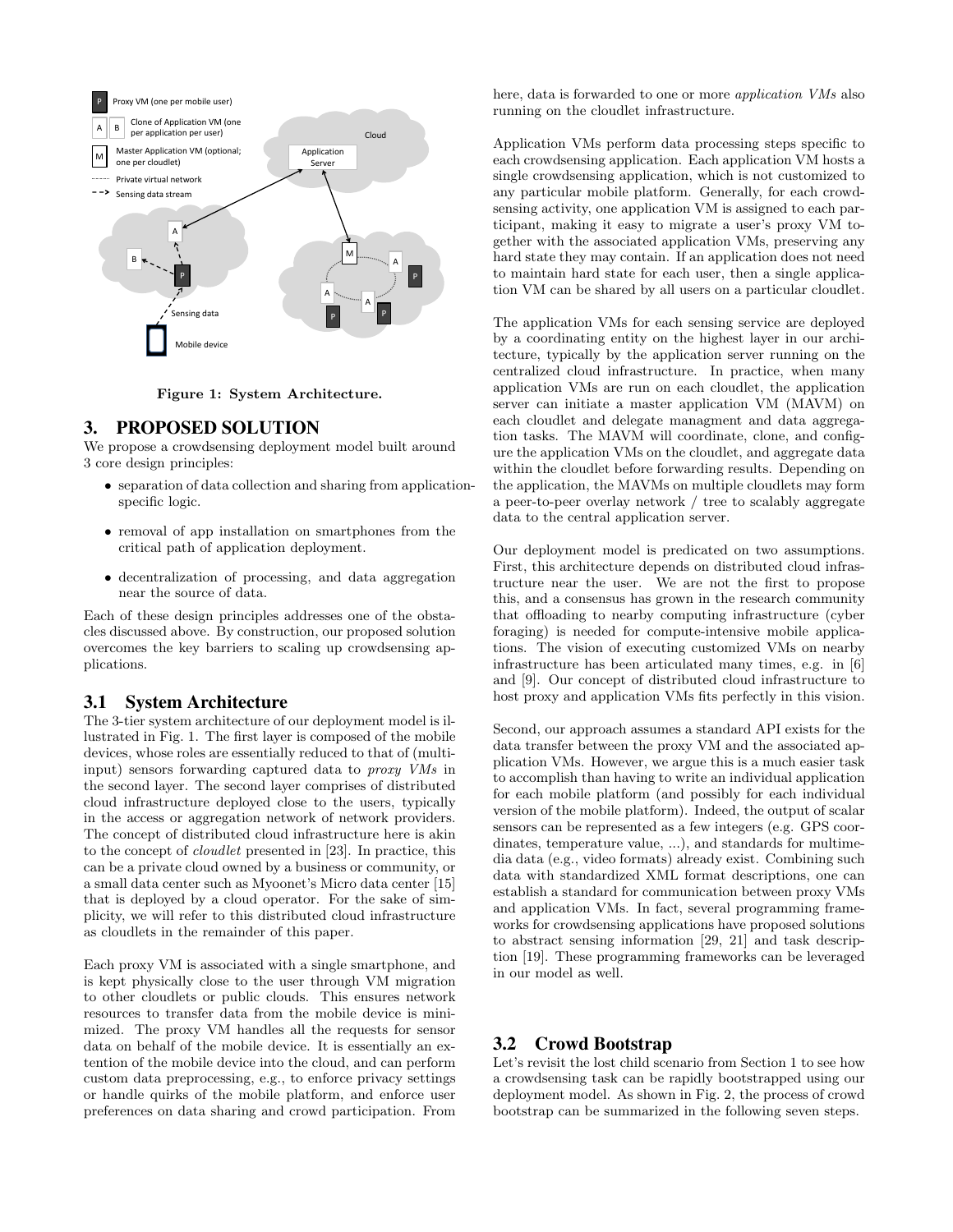

Figure 2: Workflow of crowd bootstrap.

- 1. The task generator (here, it is the parents' smartphone) constructs and sends a task description to the application server, typically located in the public cloud. The actual format of this can be application-specific, but is shown as an XML snippet here. The critical information includes type of search (face detection), the sample images, and a location area to scope the search. How this description is constructed and communicated is also left to the application, e.g., with a front-end app on the phone, or through a web-form on the application server.
- 2. The application server parses the task description, and consults a global registry for a list of cloudlets that are located in the target area.
- 3. The application server contacts the cloudlet daemon on each target-area cloudlet, and requests a MAVM instance be created. It forwards the VM disk image and memory snapshot to launch the MAVM. In practice, techniques employing demand paging or VM synthesis can minimize overheads of launching the MAVM.
- 4. The MAVM on each target cloudlet uses a cloudletlocal registry to discover proxy VMs connected to devices that can provide the desired sensor data (here, videos and images).
- 5. The MAVM requests participation from the mobile users through the proxy VMs. Depending on userdefined policies, the proxy may require explicit permission from the user, or the proxy VM can automatically join crowds on behalf of the user when particular criteria are met (e.g., share video when in a public space, but not audio).
- 6. Once permission is granted, the MAVM will request the cloudlet daemon to create application VMs. In practice, these can simply be clones of the MAVM, operating in a different mode.
- 7. The MAVM configures the networking setup of the application VMs, while the the proxy VM will add the new application VM to the subscriber list.

When the above steps are finished, the proxy VMs will start forwarding images and videos to the application VMs, which will apply face detection and forward potential matches through the MAVM and application server to the parents' smartphone. We believe our architecture has the potential to bootstrap large crowds in just a matter of minutes, making this on-demand crowdsensing use case possible.

#### 3.3 Benefits of Our Design

Our deployment model is architected to support scalable, efficient data sharing between multiple applications and users, while reducing the burden on application developers and end users. It scales up crowdsensing tasks by making it easier to access data from a larger pool of diverse smartphones, allow users to simultaneously particpate in multiple applications, and support rich, high-data-rate sensors at global scale.

Separating the process of data collection and sharing from application-specific processing, our system lets developers focus on the latter, rather than porting their application to a myriad of mobile platforms and understanding the idiosynchrasies of each. In fact, our deployment model increases the choices in programming languages, as the application is selfcontained in its application VM and does not have to meet specific compatibility constraints for mobile platforms. Similarly, the developer is free to use a variety of programming models to distribute computation and aggregate results, and not forced to use a one-size-fits-all paradigm. Deploying VMs to users boils down to rapid cloning of the application VM on the cloudlet, regardless of the mobile hardware of the users. Best practices for privacy preservation and user-directed policies for participation can be implemented in the proxy VMs, and be applied to all crowdsensing applications. Our framework also allows flexibility in partitioning work between the proxy VM and mobile device. For example, supporting multiple applications with differing fidelity or resolution requirements simultaneously will entail some amount of preprocessing; this can be done in the proxy VM, mobile device, or a combination of both depending on hardware capabilities, processing overheads, and energy availability.

Users no longer need to install individual apps on their devices to participate in crowd sensing. Rather, they need only grant permission, and if willing, can direct their proxies to automatically participate in some forms of crowdsensing. This allows for very rapid deployment of crowd applications. Demands on the mobile device can also be reduced, as processing is offloaded to the cloud, and only a single copy of the sensor data is uploaded even when participating in multiple applications. When a user leaves a crowd, the application VM is simply destroyed, and does not require additional attention from the user.

Lastly, our design performs processing and data aggregation close to the data sources. This brings two benefits: 1) it reduces traffic on wide-area networks; 2) it reduces network latency by avoiding long-distance data transmission through the backbone networks. This makes it possible to scale up crowdsensing with high-data-rate sensors. VM migration can ensure that processing remains close to data source even as users move around.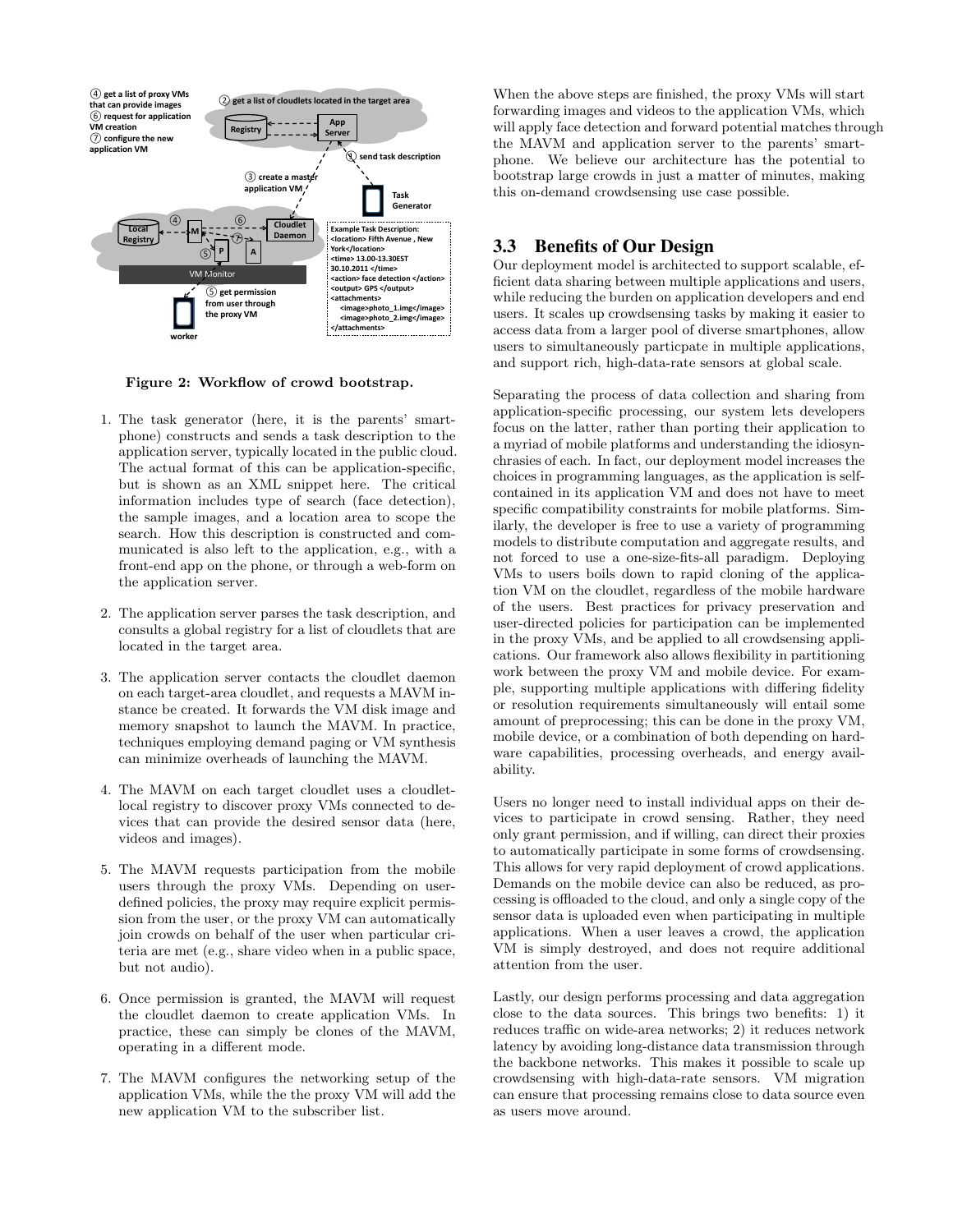## 4. CHALLENGES

There are several technical hurdles in the path of a realworld deployment of our proposed architecture. We discuss these below.

## 4.1 Virtualization Overhead

Leveraging virtualization allows us to create a flexible platform in a multi-party setting where user privacy, scalability and isolation between individual crowdsensing applications are key requirements. These advantages come at the price of both VM creation overhead and the need for more advanced inter-VM communication management. In our design, a new clone of the application VM is instantiated for each user joining the crowd. Ideally, this new VM should start as fast as possible with minimal cost on resources. In practice, when a VM Monitor starts a new VM, it must first reserve all of the memory resources needed for the VM. This constraint prevents rapid creation of multiple VMs concurrently.

One way to solve this problem is to reduce the number of running VMs by replacing the per-user application VMs with one multiplexing application VM on each cloudlet. However, this will introduce the complexity of process migration in mobile scenario when any hard state contained in the application VMs must be preserved. An alternative way is to reduce the overhead of VM creation through advanced cloning mechanisms. There are several works that try to reduce the memory copy overhead by cloning the memory from running VMs. SnowFlock [11] proposes to fetch memory on demand while cloning VMs. It manages to clone 32 clones in 32 different hosts within one second by combining on-demand fetching with TCP multicasting for network scalability. Kaleidoscope [5] takes this one step further by discriminating VM memory state into semantically related regions to achieve prefetching and efficient transmitting.

An additional challenge is configuration and performance of inter-VM communication. The performance of inter-VM communication is relatively low compared to inter-process communication. When the system workload on the cloudlet increases, this may result in delayed transmission of sensor data between proxy and application VMs. Note that this low performance is due to inefficient CPU scheduling of the host, as the physical network interface is not touched by inter-VM traffic.

## 4.2 Migration-induced Reconfiguration

Physical mobility of a device may trigger the migration of the proxy VM and the associated application VMs that are not stateless. Consequently, the IP address of the mobile device as well as those of the VMs may change. To maintain established connections between mobile device and proxy VM, as well as between proxy VMs and application VMs, automated advanced network reconfiguration is needed. This potentially includes network addressing, NAT settings and firewall setup in VMs. Due to this overhead, IP-based solutions may not provide adequate performance in our envisaged scenarios. Non IP-based solutions such as the Host Identify Protocol [16] have been designed from scratch with these limitations in mind, but these protocols still need to be evaluated in real networks. The deployment of these is unlikely to be easy, given the fact that today's Internet is built almost exclusively on the TCP/IP stack.

# 4.3 Standardization of Sensing Interfaces

Sensor data is distributed from the proxy VMs to the application VMs through a publish-subscribe mechanism. Standard sensor data descriptions are needed to realize communication between proxy VMs and application VMs of various developers. As discussed in Section 3.3, some efforts [29, 21] have been invested on developing such interfaces, however, unfortunately so far no consensus has been made yet.

Another challenge lies in the fact that different crowdsensing applications might be built on the same sensor data, but require a different format or sample rate. However, the sensor data collected from the devices provided by different vendors may not be able to always provide the data in the right format or at the right sample rate.

There is a trade-off to be studied on whether the conversion from the original sensor data to the requested output format(s) must be done on the mobile device, the proxy VM or inside the application VM itself. At first sight, running inside the application VM is the most logical choice, as it removes as much logic as possible from the mobile device and the proxy VM. However, this results in a lack of syncrhonization and a potential waste of resources. For example, what if all currently running application VMs only need camera frames at 10 fps, while the mobile device emits at a standard 30 fps? In this case, it would make sense to put downsampling application logic on the mobile device, and to put logic in the proxy VM that can configure the sensor capturing on the mobile device. When a new application VM is deployed needing 15 fps, the proxy VM may instruct the mobile device to increase its frame rate accordingly. Support for device-level configuration may vary significantly by platform and specific sensor hardware, so proxy VMs need to be designed to abstract away such differences.

# 5. CONCLUSIONS

This paper has argued that the existing deployment model for crowdsensing applications does not support either efficient crowd scaling over heterogeneous mobile platforms or the data sharing between crowdsensing applications. While VM-based cloudlets have been widely studied and utilized for computation offloading, we explore the potential uses of VM-based cloudlets for lowering the barriers to scaling up crowdsensing applications. Our solution leverages the existing programming frameworks for crowdsensing applications. There are still several challenges that must be addressed before this kind of deployment model can be adopted, we are currently implementing the deployment platform with specific focus on the research challenges discussed in this paper.

#### 6. REFERENCES

- [1] P. Bahl, M. Philipose, and L. Zhong. Vision: cloud-powered sight for all: showing the cloud what you see. In Proc. of the third ACM workshop on Mobile cloud computing and services, 2012.
- [2] R. K. Balan, K. X. Nguyen, and L. Jiang. Real-time trip information service for a large taxi fleet. In Proc. of the 9th Intl. Conf. on Mobile systems, applications, and services, 2011.
- [3] X. Bao and R. Roy Choudhury. Movi: mobile phone based video highlights via collaborative sensing. In Proc. of the 8th Intl. Conf. on Mobile systems, applications, and services, 2010.